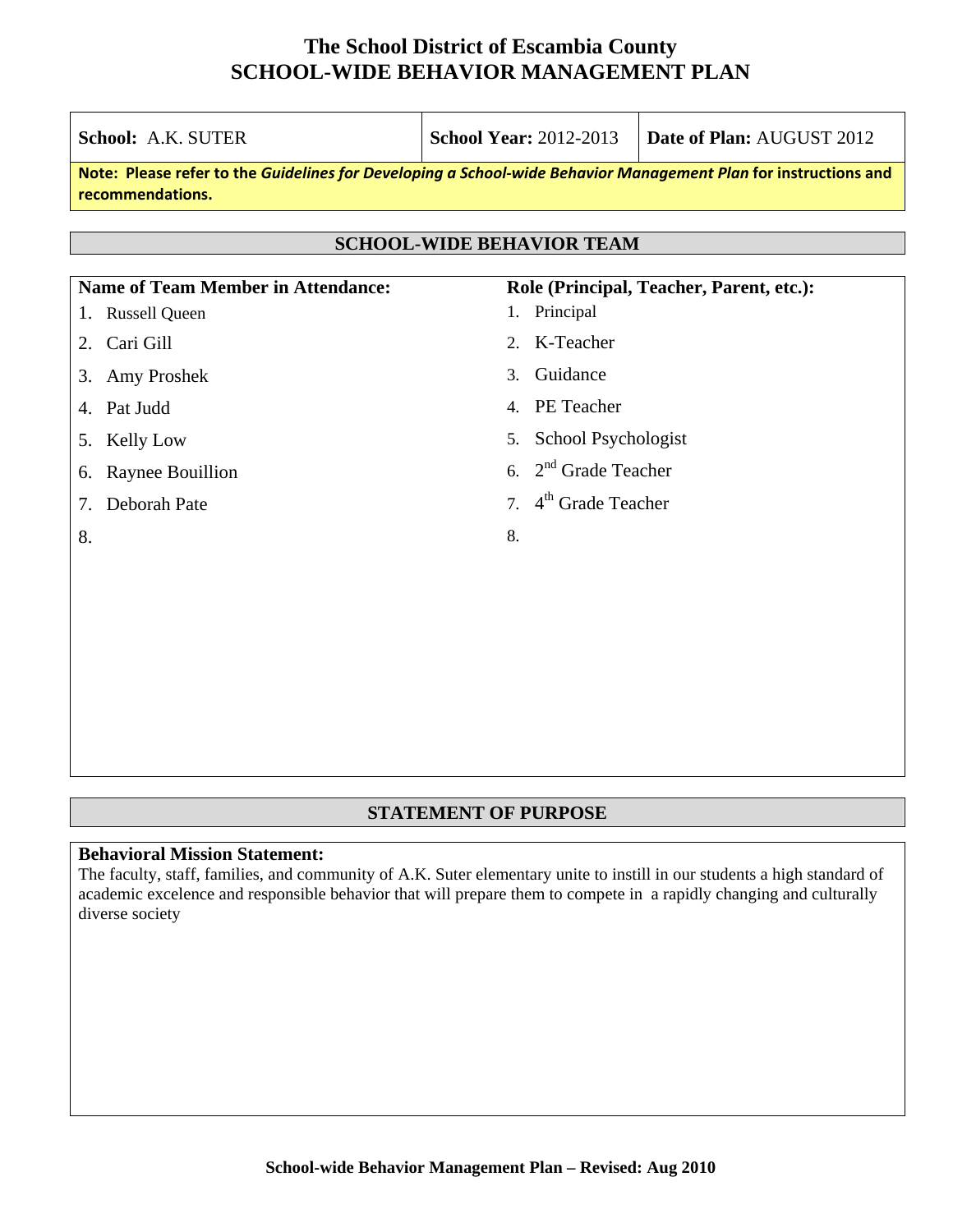#### **BASELINE DATA**

#### **PREVIOUS SCHOOL YEAR** -

| <b>Office Discipline Referrals (ODR)</b>                                         |      |  |
|----------------------------------------------------------------------------------|------|--|
| Number of Office Discipline<br>Referrals (ODR)                                   | 7    |  |
| Average ODR per Student<br>$(\text{\# ODR} \div \text{\# of students enrolled})$ | .01  |  |
| Number of Students with ODR                                                      | 6    |  |
| <b>Attendance</b>                                                                |      |  |
| <b>Average Daily Attendance</b>                                                  | 95.2 |  |
| Excused Tardies (Elem)                                                           | N/A  |  |
| Unexcused Tardies (Elem)                                                         | N/A  |  |
| Excused Early Check-outs (Elem)                                                  | N/A  |  |
| Unexcused Early Check-outs (Elem)                                                | N/A  |  |

| <b>Out-of-School Suspensions (OSS)</b>                                                          |                |  |  |  |
|-------------------------------------------------------------------------------------------------|----------------|--|--|--|
| Number of Incidents of<br>Out-of-School Suspension (OSS)                                        | $\overline{2}$ |  |  |  |
| Average OSS per Student<br>$(\text{\#} \text{OSS} \div \text{\#} \text{ of students enrolled})$ | .02            |  |  |  |
| Number of Students with OSS                                                                     | $\overline{2}$ |  |  |  |
| <b>In-School Suspensions (ISS)</b>                                                              |                |  |  |  |
| Number of Incidents of<br>In-School Suspension (ISS)                                            | 0              |  |  |  |
| Average ISS per Student<br>(# ISS $\div$ # of students enrolled)                                | 0              |  |  |  |
| Number of Students with ISS                                                                     | 0              |  |  |  |
| <b>Bullying Prevention</b>                                                                      |                |  |  |  |
| <b>Percent of Students Trained</b>                                                              | 100%           |  |  |  |
| <b>Percent of Staff Trained</b>                                                                 | 100%           |  |  |  |

### **ADDITIONAL DATA AND OUTCOMES**

**What other data or outcomes will your school use for continuous monitoring of your school-wide behavior management plan (e.g., academic data, faculty attendance, school surveys, training, ESE referrals, etc.)? The outcomes may also include various ways of analyzing school-wide behavioral data as outlined in the** *School-wide Behavioral Data Guide* **(e.g., referrals/suspensions by grade level, location, problem behavior, time of day, student, class, etc.).**

\* Students in the RTI process.

\*In district students compared to out-of-district students (attendance and tardies only).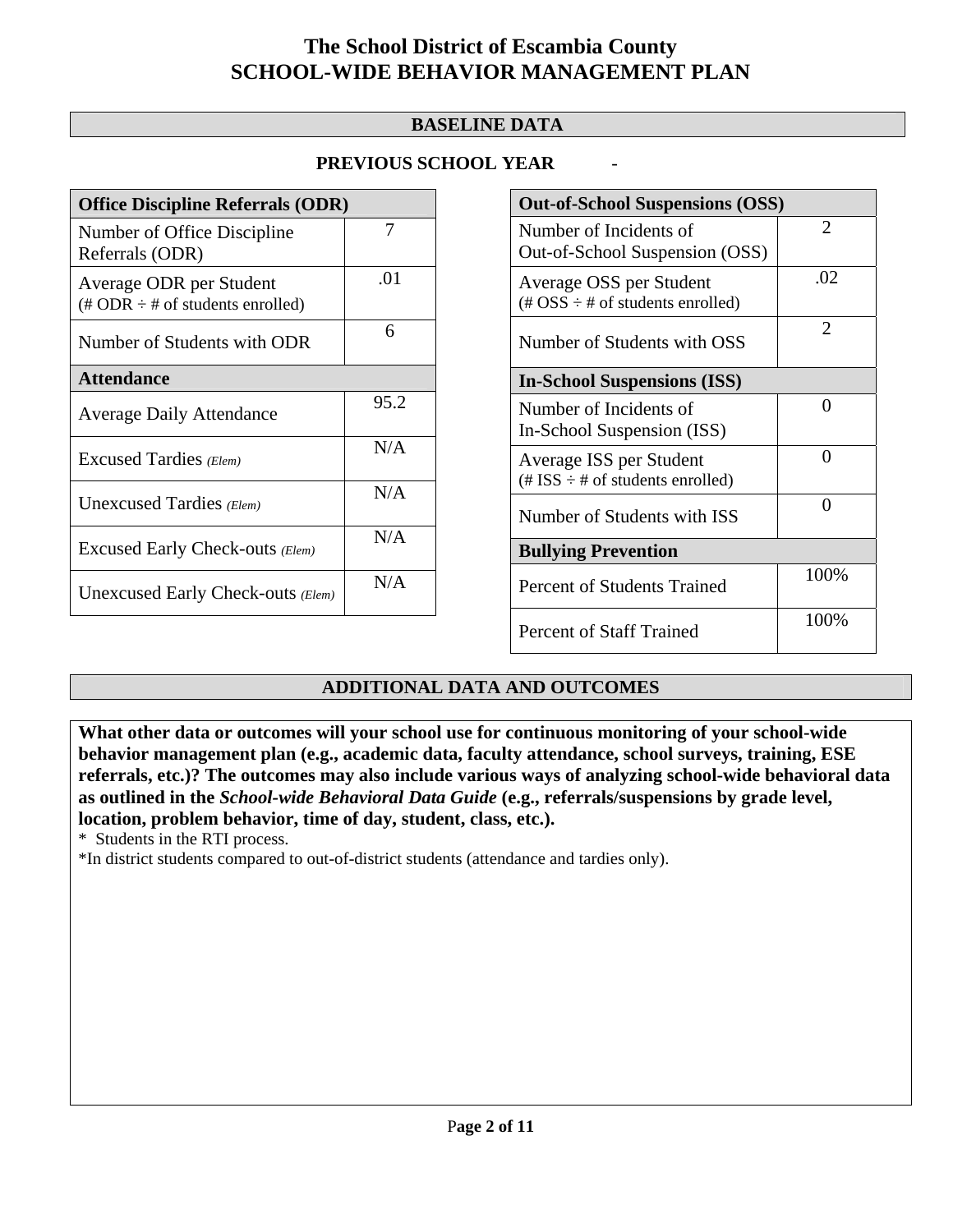### **SCHOOL-WIDE BEHAVIORAL GOALS**

| 1. Out-of-school suspension                                                             |  |  |
|-----------------------------------------------------------------------------------------|--|--|
| Keep our out of school suspensions at 1% or less.                                       |  |  |
|                                                                                         |  |  |
|                                                                                         |  |  |
|                                                                                         |  |  |
|                                                                                         |  |  |
| 2. Attendance                                                                           |  |  |
| Keep our Average Daily Attendance at or above 96%.                                      |  |  |
|                                                                                         |  |  |
|                                                                                         |  |  |
|                                                                                         |  |  |
|                                                                                         |  |  |
| 3. Bullying                                                                             |  |  |
| Train 100% of our students and faculty in Bullying prevention.                          |  |  |
|                                                                                         |  |  |
|                                                                                         |  |  |
|                                                                                         |  |  |
|                                                                                         |  |  |
| 4. Office Discipline Referrals                                                          |  |  |
| Keep our Discipline referrals at 5% or less of our student population.                  |  |  |
|                                                                                         |  |  |
|                                                                                         |  |  |
|                                                                                         |  |  |
|                                                                                         |  |  |
| 5. Tardies (Elementary - see attached plan) or Other School-wide Behavior Goal          |  |  |
|                                                                                         |  |  |
|                                                                                         |  |  |
|                                                                                         |  |  |
|                                                                                         |  |  |
|                                                                                         |  |  |
| 6. Early Check-Outs (Elementary - see attached plan) or Other School-wide Behavior Goal |  |  |
|                                                                                         |  |  |
|                                                                                         |  |  |
|                                                                                         |  |  |
|                                                                                         |  |  |
|                                                                                         |  |  |
| 7. Other School-wide Behavior Goal                                                      |  |  |
|                                                                                         |  |  |
|                                                                                         |  |  |
|                                                                                         |  |  |
|                                                                                         |  |  |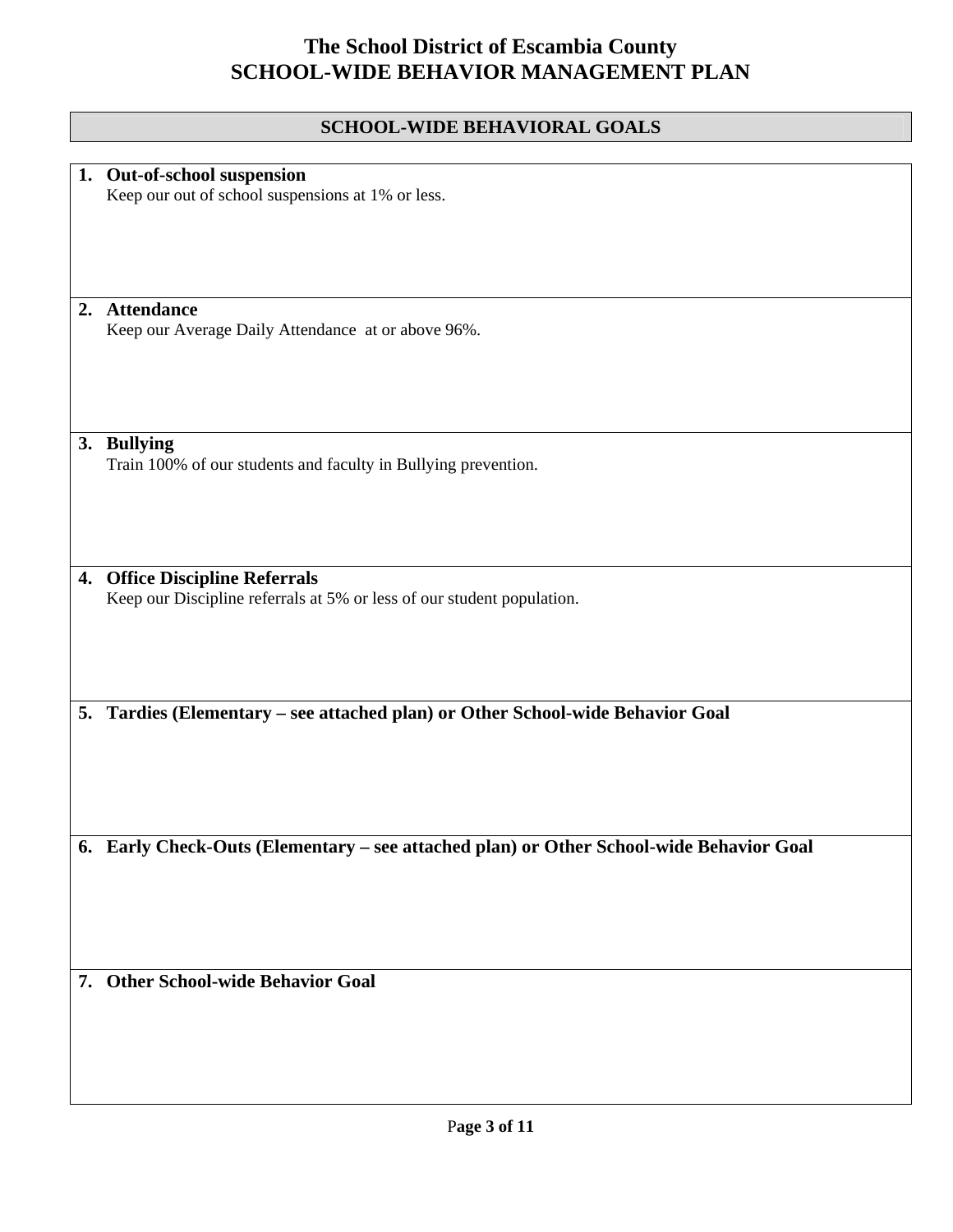#### **PROGRESS MONITORING**

**Your school-wide behavior team should meet to review data and discuss concerns or revisions to your school-wide behavior management plan once a month and complete progress monitoring forms quarterly. Describe when you plan to meet (days, location, and time) throughout the school year.**  The school-wide behavior management team will meet a minimum of 1 time each month. These meetings will take place in the principals office the last Monday of each month at 2:30 p.m.

**Describe the procedures that your school will use to collect, summarize, and analyze the behavioral data prior to team meetings. Procedures are required for entering the information into the database, summarizing the data, and developing graphs using the** *School-wide Behavioral Data Guide***.** 

The Data clerk will run reports each month detailng the behavior and attendance goals. These will be dstributed to the team prior to each meeting.

The guidance counselor will report monthly on the students and staff trained in bully prevention.

**How will your school document the school-wide behavior team meetings?** There will be a sign-in sheet and an agenda for each meeting.

**Describe how your school-wide behavior team will share the data and outcomes with your faculty, staff, and other stakeholders?** 

Data will be shared at team leadermeetings, faculty meetings, and School Advisory Council meetings.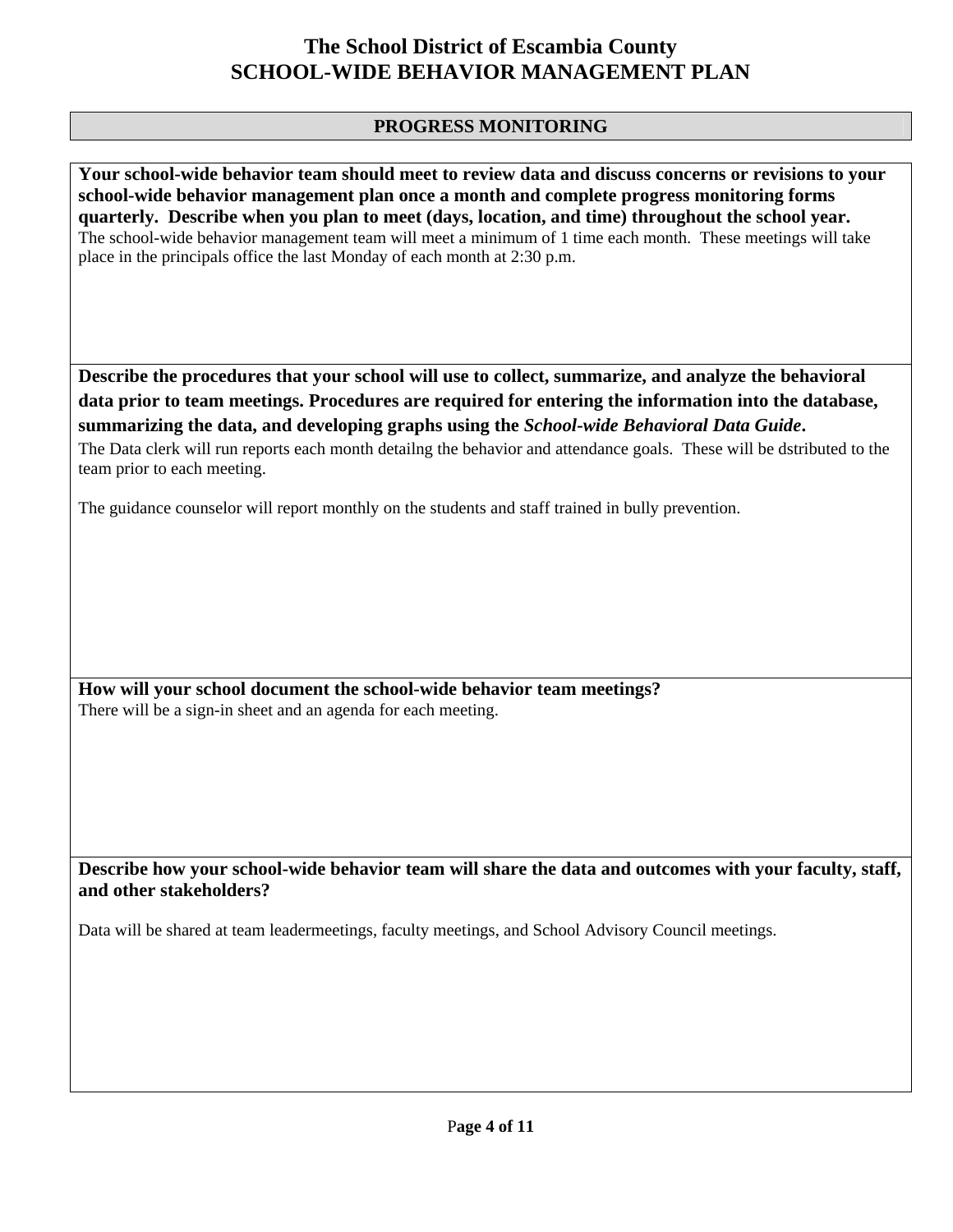### **SCHOOL EXPECTATIONS AND RULES**

### **List 3 – 5 school-wide expectations**

\*Be responsible for your own behavior. \*Be prepared for learning. \*Be respectful and kind

| <b>Rules</b> /<br><b>Expectations:</b> | <b>Setting:</b><br><b>HALLWAY</b>                | <b>Setting:</b><br><b>CAFETERIA</b>                                                                                                      | <b>Setting:</b><br><b>RESTROOM</b>                                   | <b>Setting:</b><br><b>CLASSROOM</b>                                                                            |
|----------------------------------------|--------------------------------------------------|------------------------------------------------------------------------------------------------------------------------------------------|----------------------------------------------------------------------|----------------------------------------------------------------------------------------------------------------|
| Be Responsible                         | 3 S Line<br>Straight.<br>Silent<br>Single File   | Find your place to sit<br>quickly and quietly.<br>Use "Dolphin Diner"<br>manners:<br>These are posted in<br>cafeteria and<br>classrooms. | 3 S Line until your turn.<br>Only 4 studnts in<br>Restroom at a time | Be Prompt.<br>Do assigned task in a<br>timely manner                                                           |
| Be Respectful and<br>Kind              | 3 S Line<br>Straight.<br>Silent<br>Single File   | Follow Table Sign:<br><b>RED-SILENT</b><br><b>GREEN-SPEAK</b><br><b>SOFTLY</b>                                                           | Throw Paper Towels n<br>trashcan.<br>Wash Hands                      | Keep Hands, Feet, and<br>objects to yourself.<br>Speak Kind Words                                              |
| Be prepared for<br>Leaening            | 3 S line<br>Straight.<br>Silent.<br>Single File. |                                                                                                                                          |                                                                      | Have Materials Ready.<br>Follow Directions the<br>First Tme.<br>Be Attentive to<br><b>Classroom Procedures</b> |
|                                        |                                                  |                                                                                                                                          |                                                                      |                                                                                                                |
|                                        |                                                  |                                                                                                                                          |                                                                      |                                                                                                                |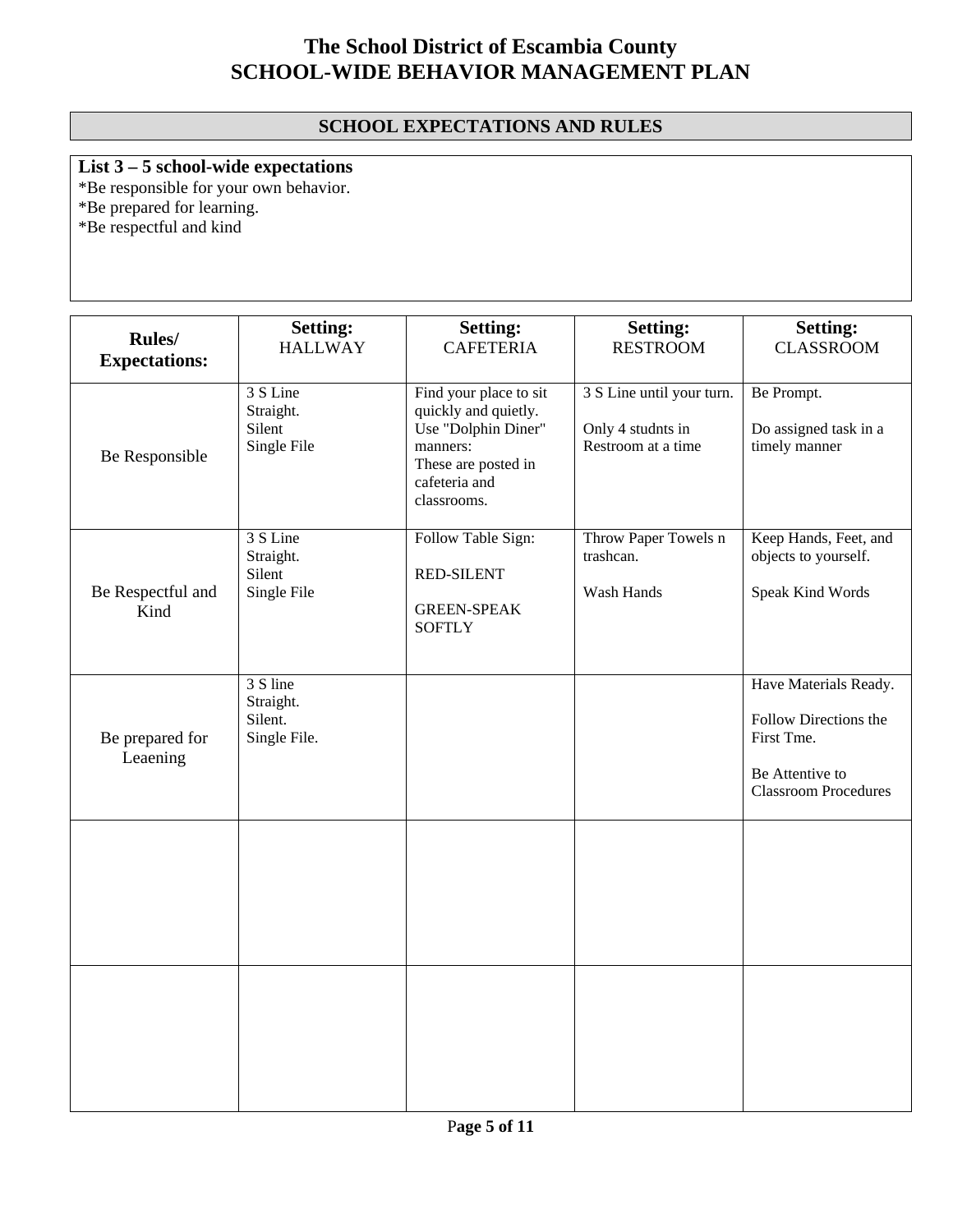#### **TEACHING EXPECTATIONS AND RULES**

**How will your school introduce the school-wide expectations and rules to all of your students and staff?**  All expectations will be posted in classrooms and common areas.

The principal will introduce all schoolwide expectations to staff.

Grade level chairs and team leaders will reinforce/instruct grade levels and special area teachers in the schoolwide expectations. This will be ongoing at grade level meetings.

#### **During the school year, what activities will your school implement to encourage on-going direct instruction of the school-wide expectations and rules? How will your school embed the expectations and rules into the daily curriculum?**

All expectations will be posted in classrooms and common areas.

The Suter Pledge is recited every morning during the TV morning show (daily affirmation).

4th and 5th grade students receive bullying prevention training provided by the Optimist Club.

The guidance counselor will provide bullying prevention and recognition training to all classes. All expectations will be posted in classrooms and common areas.

The Suter Pledge is recited every morning during the TV morning show (daily affirmation).

**How often will you plan to provide refresher training on expectations and rules to staff and students in your school? How will you orient and teach new students who arrive mid-year?**  Periodic reviews during faculty meetings.

If data shows a need for specific training, the training will be provided.

All expectations will be posted in classrooms and common areas.

The Suter Pledge is recited every morning during the TV morning show (daily affirmation)

Behavior Expectations are a part of our daily TV program.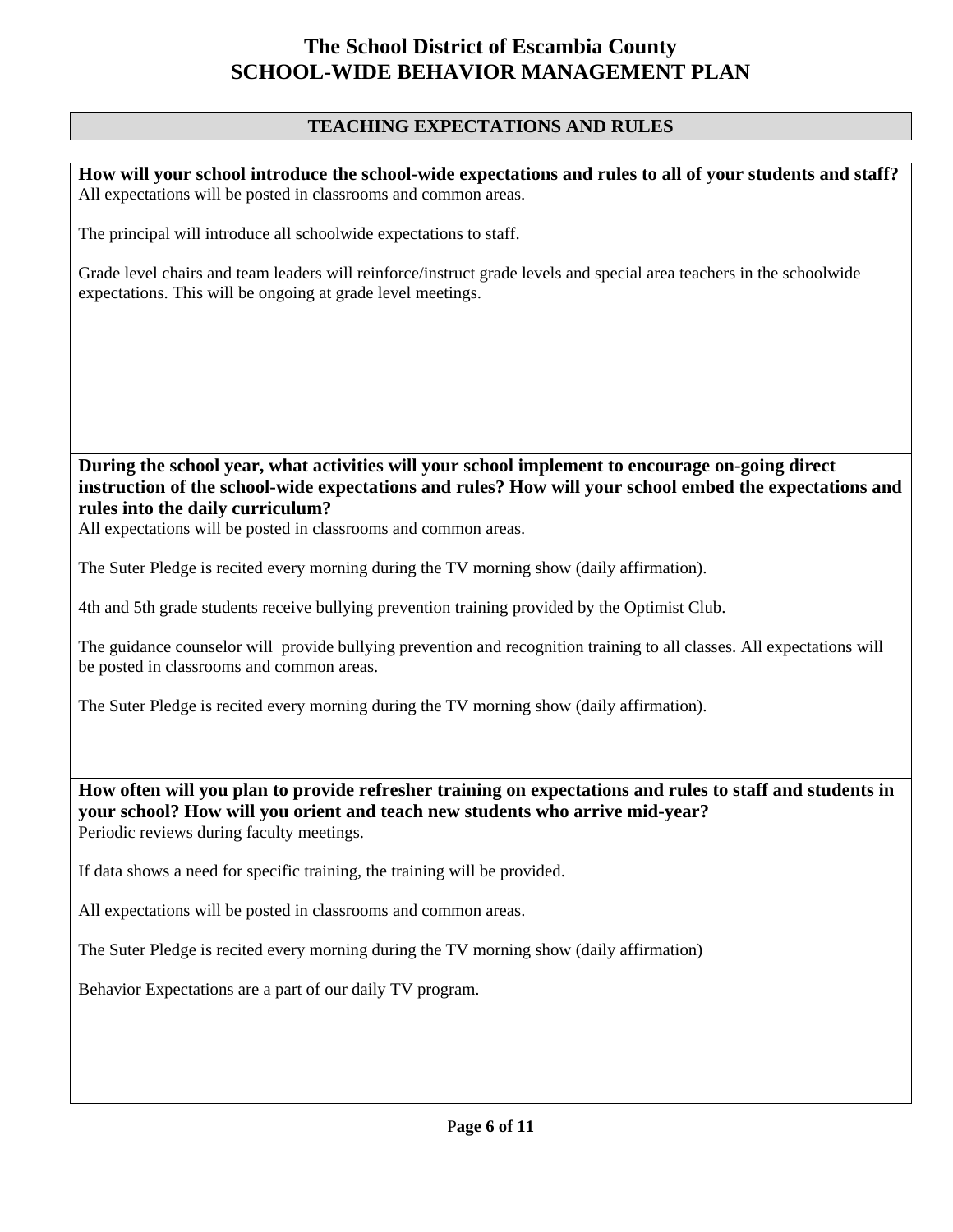#### **REWARD/RECOGNITION PROGRAM**

#### **What type of reward system will you use?**

The student of the month will be recognized ( bulletin board and morning television program).

Dolphin Dollars!! Each employee is issued dolphin dollars every week . These are given to students who are "caught" doing the behaviors targeted. These are not to be given during class.

There is a drawing each week, Monday, of two dolphin dollars per grade level. These student get to choose a "prize" from the treasure bucket.

Classrooms can "win" popcorn or ice-cream parties with exemplary cafteria behavior.

**Describe the behaviors for which you will reward or recognize students.** 

Using good manners. The 3 S line behavior (straight, silent, single file). Following directions the first time. Speaking politely. Helping.

#### **How will you implement the reward system?**

The student of the month will be recognized ( bulletin board and morning television program).

Dolphin Dollars!! Each employee is issued dolphin dollars every week . These are given to students who are "caught" doing the behaviors targeted. These are not to be given during class.

There is a drawing each week, Monday, of two dolphin dollars per grade level. These student get to choose a "prize" from the treasure bucket.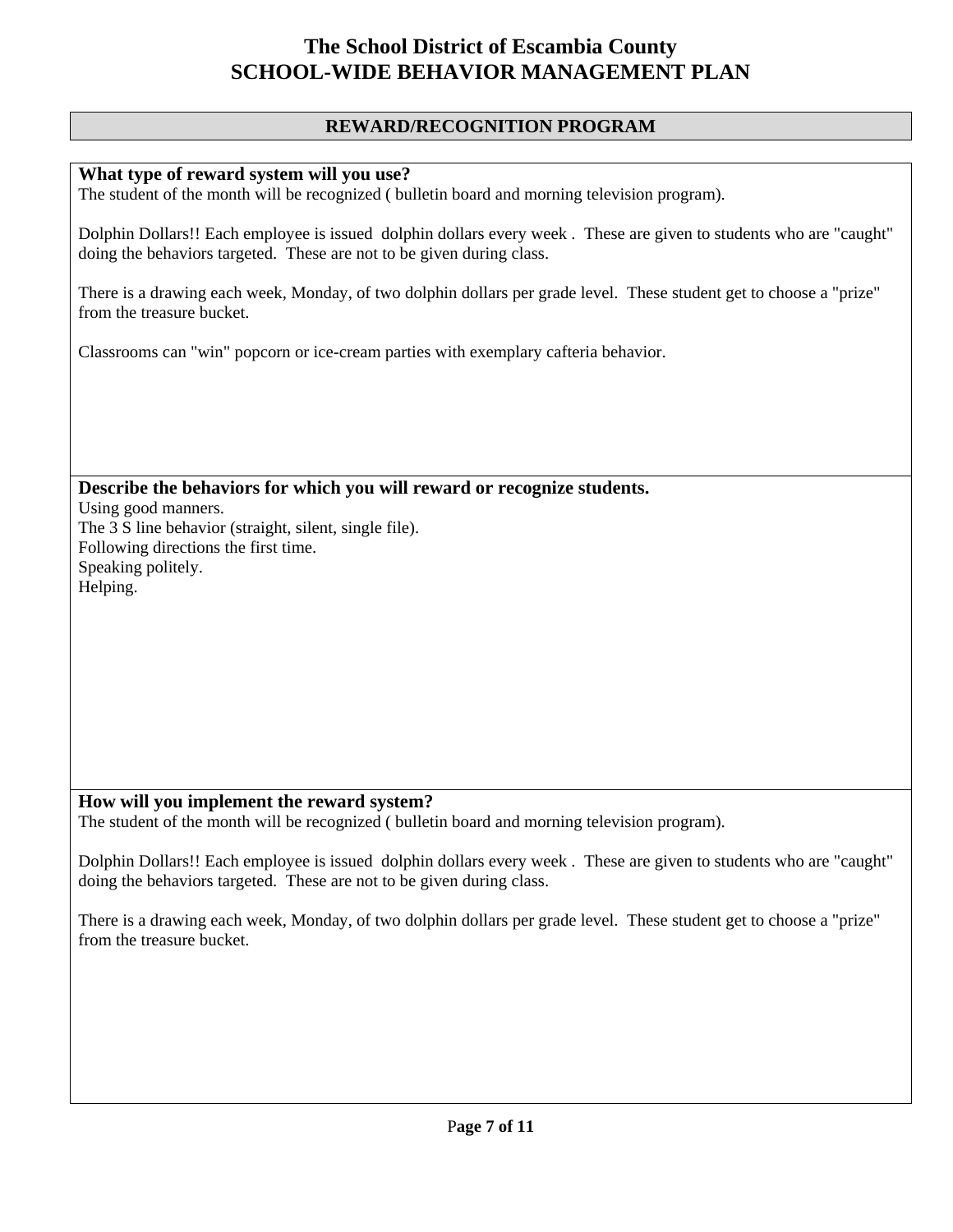#### **DISCIPLINARY PROCEDURES**

**Explain the discipline process at your school. Differentiate between minor and major behavior incidents and describe the process for documenting and addressing both types of incidents.** 

Each teacher uses the Fred Jones Model and verbage in their classroom. The language is cnsistent throughout the school and staff.

When a student is experiencing problems parent contact is the first step. Teachers log the parent contact in their contact log.

If the teacher feels guidance is the appropriate avenue the guidance counselor is contacted.

When a referral is written the student is seen buy the principal and the parent is contacted immediately, if possble

**What intervention strategies will your school use to prevent behavior that results in discipline referrals and out-of-school suspensions?** 

All teachers have been trained in Fred Jones "Tools for Teaching." All teachers will use the Tools for Teaching strategies in there classrooms. Video tapes will be used for reinforcement of the Tools for Teaching strategies.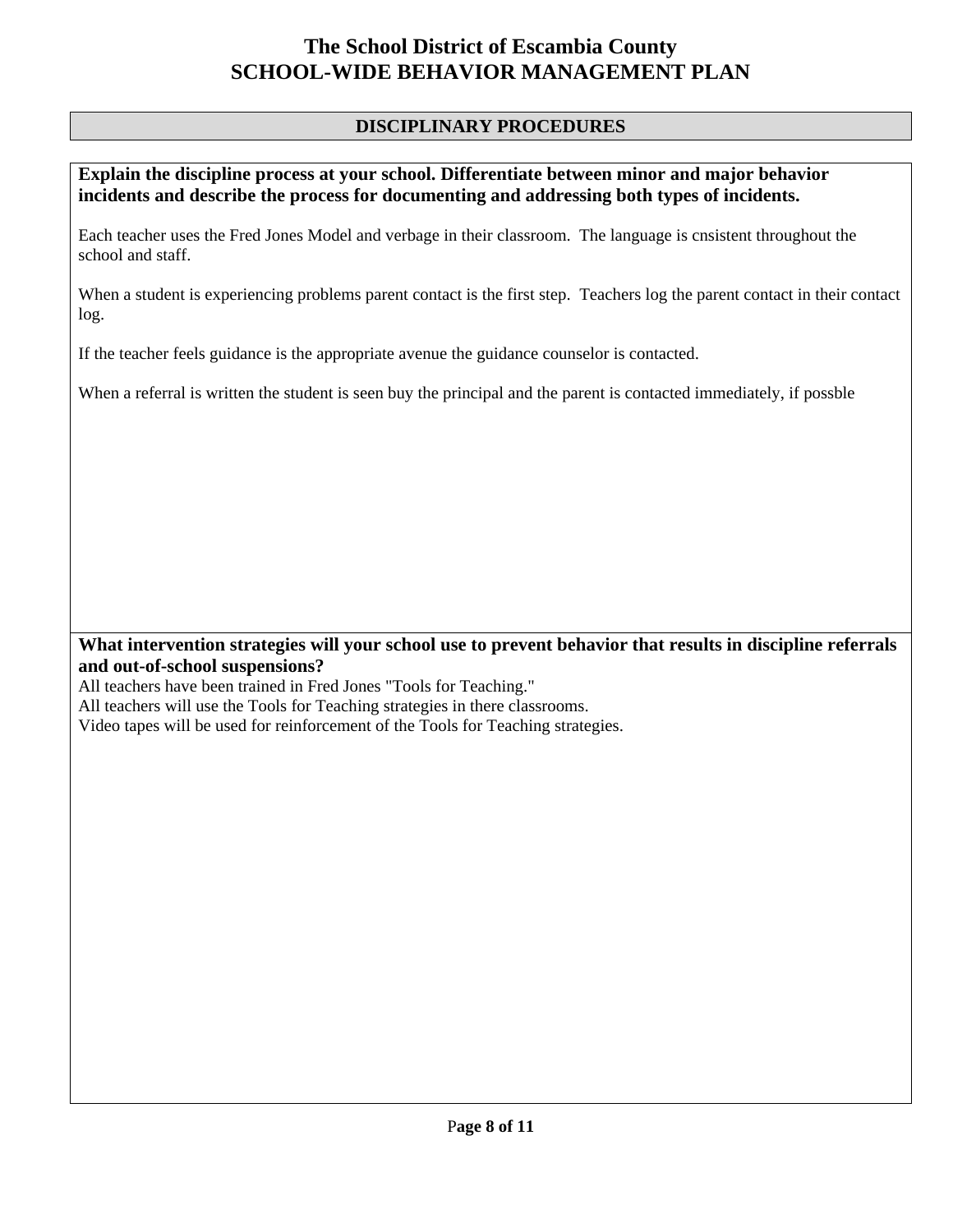### **DISCIPLINARY PROCEDURES (continued)**

| What are the consequences or disciplinary actions that are used in your school? |
|---------------------------------------------------------------------------------|
| Depending on the severity of the behavior :                                     |
| Conference with the student.                                                    |
| Counseling.                                                                     |
| Parent contact/conference.                                                      |
|                                                                                 |
| Time-Out.                                                                       |
| <b>ISS</b>                                                                      |
| <b>OSS</b>                                                                      |
|                                                                                 |
|                                                                                 |
|                                                                                 |
|                                                                                 |
|                                                                                 |
|                                                                                 |
|                                                                                 |
|                                                                                 |
|                                                                                 |
|                                                                                 |
|                                                                                 |
|                                                                                 |
|                                                                                 |
|                                                                                 |
|                                                                                 |
|                                                                                 |
|                                                                                 |
|                                                                                 |
|                                                                                 |
| For Middle or High Schools:                                                     |
|                                                                                 |
| How do the adjudication guidelines complement your disciplinary procedures?     |
|                                                                                 |
|                                                                                 |
|                                                                                 |
|                                                                                 |
|                                                                                 |
|                                                                                 |
|                                                                                 |
|                                                                                 |
|                                                                                 |
|                                                                                 |
|                                                                                 |
|                                                                                 |
|                                                                                 |
|                                                                                 |
|                                                                                 |
|                                                                                 |
|                                                                                 |
|                                                                                 |
|                                                                                 |
|                                                                                 |
|                                                                                 |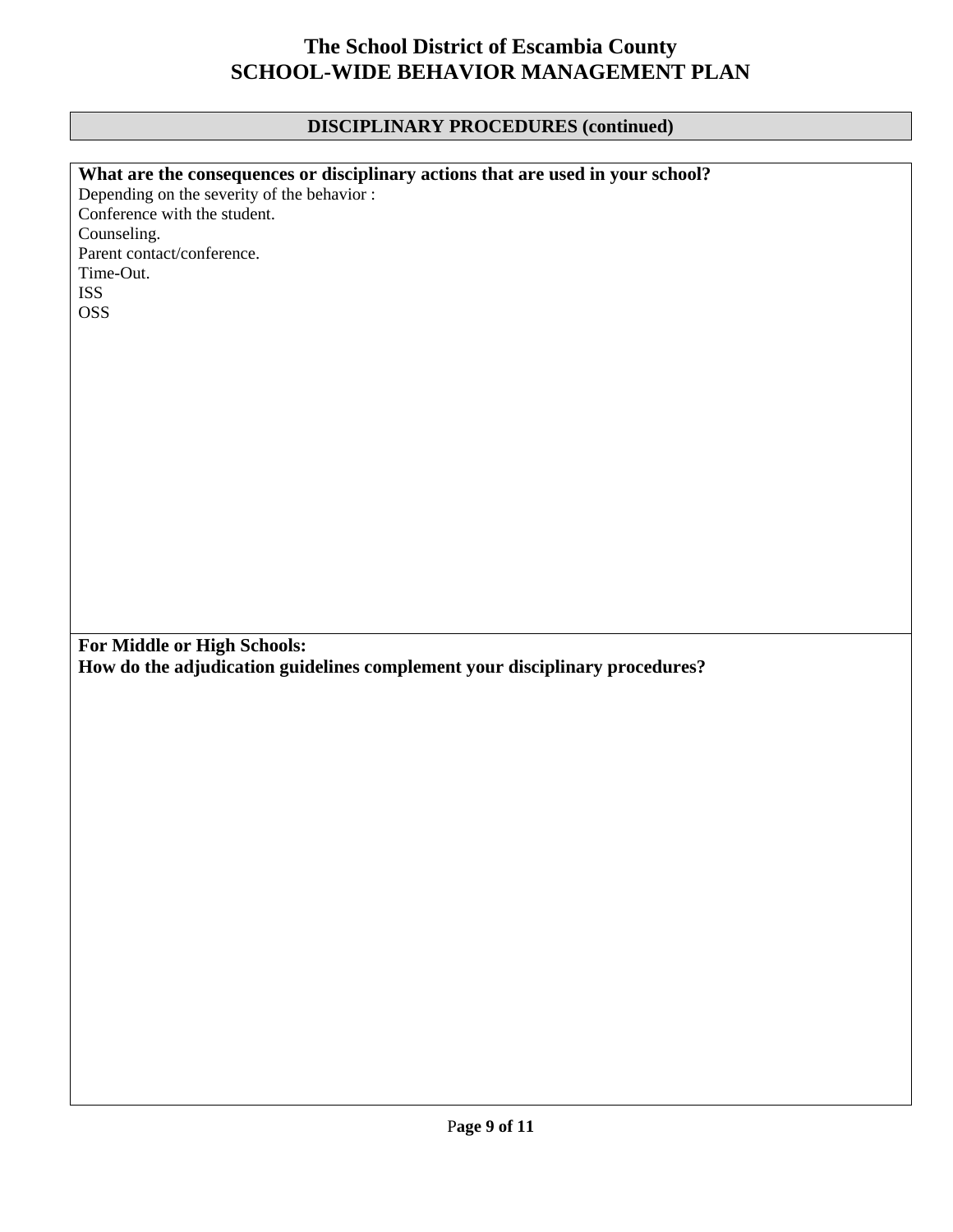### **TRAINING AND IMPLEMENTATION**

| Describe any training needs, material needs, and/or environmental arrangements necessary to                             |
|-------------------------------------------------------------------------------------------------------------------------|
| implement your school-wide behavior management plan.                                                                    |
| Fred Jones Tools for Teaching.                                                                                          |
| Dolphin Dollars.                                                                                                        |
| Cafeteria Table Signs.                                                                                                  |
| Rewards for the treasure box.                                                                                           |
| Posters with rules and expectations.                                                                                    |
|                                                                                                                         |
|                                                                                                                         |
|                                                                                                                         |
|                                                                                                                         |
|                                                                                                                         |
|                                                                                                                         |
|                                                                                                                         |
|                                                                                                                         |
|                                                                                                                         |
|                                                                                                                         |
| Describe how your school will train all faculty and staff on your school-wide behavior management                       |
| plan. How will you orient and teach new faculty and staff who arrive mid-year?                                          |
| All staff will be trained by the principal during the teacher pre-planning. There will be follow ups throughout the the |
| year during regular faculty meetings and grade level meetings.                                                          |
|                                                                                                                         |
|                                                                                                                         |
|                                                                                                                         |
|                                                                                                                         |
|                                                                                                                         |
|                                                                                                                         |
|                                                                                                                         |
|                                                                                                                         |
|                                                                                                                         |
|                                                                                                                         |
|                                                                                                                         |
|                                                                                                                         |
| What school-wide routines and procedures will be implemented by all faculty and staff to facilitate                     |
| your school-wide behavior management plan?                                                                              |
| All expectations will posted throughout the school.                                                                     |
| The distribution of Dolphin Dollars.                                                                                    |
| The Suter Pledge every morning (affirmation).                                                                           |
|                                                                                                                         |
|                                                                                                                         |
|                                                                                                                         |
|                                                                                                                         |
|                                                                                                                         |
|                                                                                                                         |
|                                                                                                                         |
|                                                                                                                         |
|                                                                                                                         |
|                                                                                                                         |